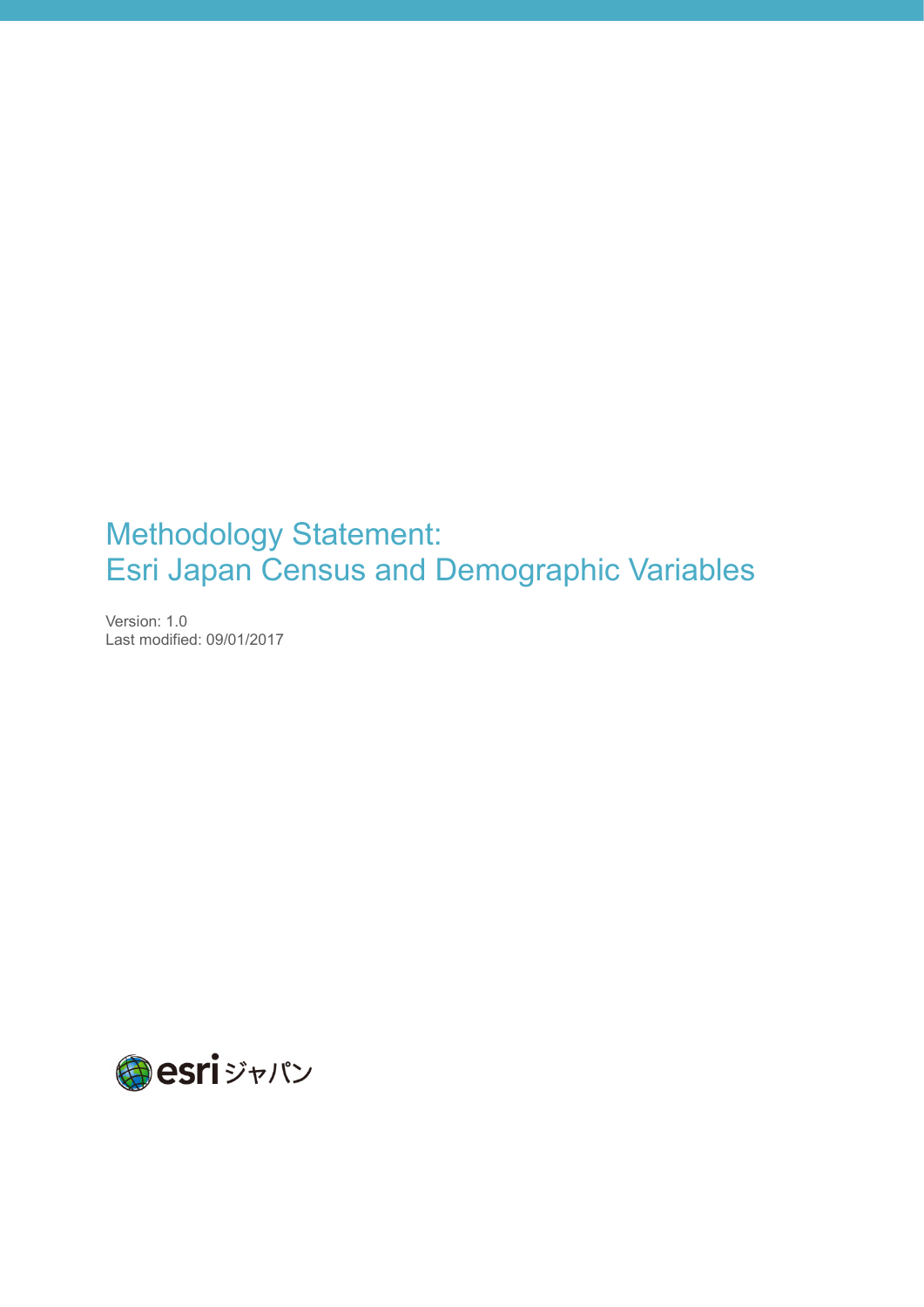

## **Contents**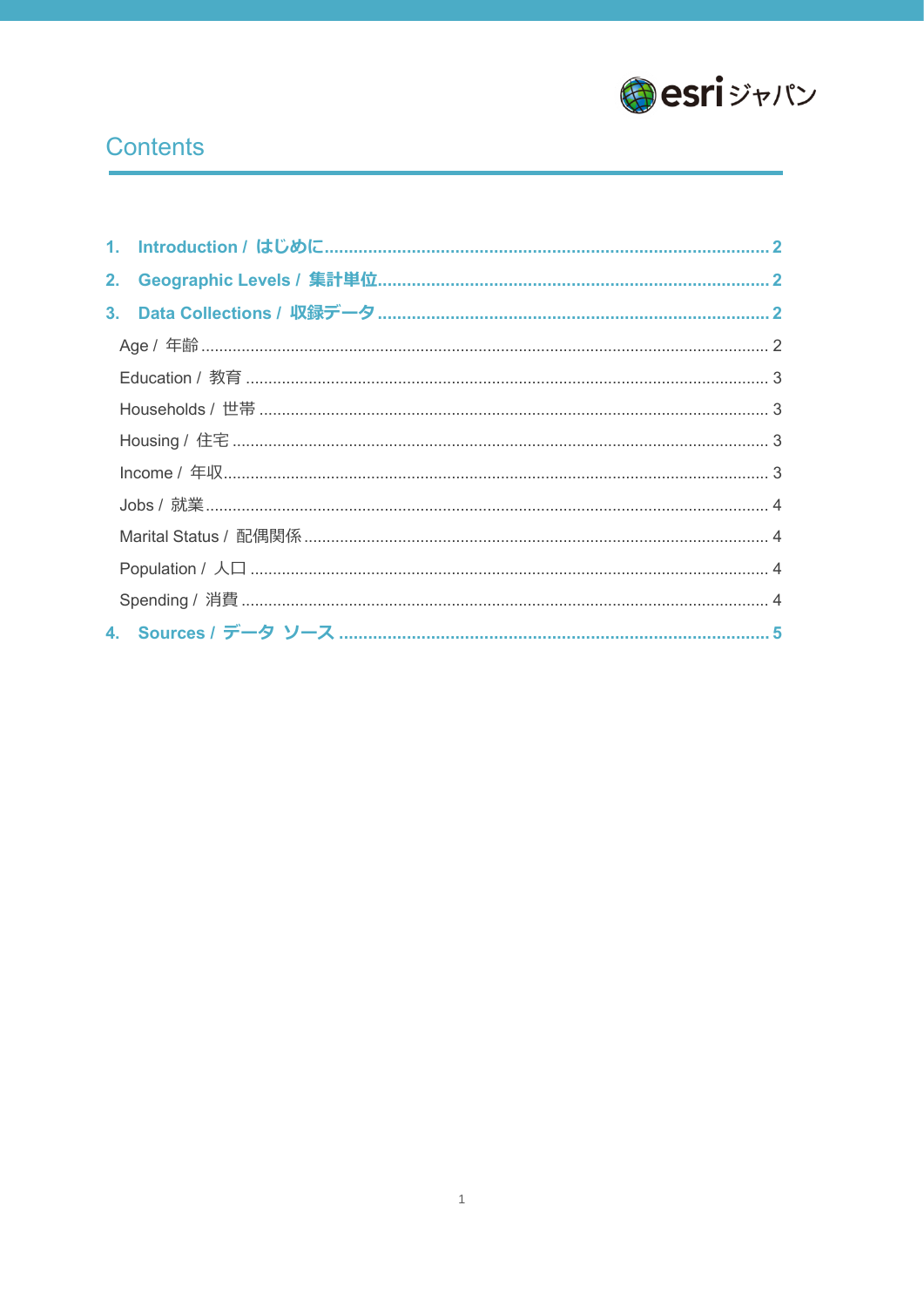

## <span id="page-2-0"></span>1. Introduction / はじめに

The 2017 Esri Japan Demographic dataset includes more than 400 variables from the 2010 Japanese Population Census and approximately 1000 other popular variables that were estimated by Esri Japan using a variety of public sources for census geographies. This methodology statement describes the procedures and sources used by Esri Japan to create the 2017 Esri Japan Demographic dataset.

2017 年版 ESRI ジャパン 人口統計データでは、平成 22 年国勢調査データ(約 400 指標)、および各種公共 データを組み合わせて作成した独自の人口統計データ(約 1000 指標)を提供しています。本ドキュメントで は、提供している各指標の作成方法とデータ ソースについてご説明いたします。

### <span id="page-2-1"></span>2. Geographic Levels / 集計単位

The data is available for three levels of geography, namely census blocks, municipalities and prefectures (all as of October 1, 2010). For the most part, the data was created at the smallest geographic level (census blocks) then rolled up to higher geographic levels (municipalities and the prefectures).

データの集計単位は、町丁・字等、市区町村、都道府県の 3 つです(すべて 2010 年 10 月 1 日時点)。デー タは最小集計単位(町丁・字等)で作成され、その後で大きな集計単位(市区町村、都道府県)へと集約されてい ます。

| Geographic Levels / 集計単位 | Counts / 数 |
|--------------------------|------------|
| Prefectures / 都道府県       | 47         |
| Municipalities / 市区町村    | 1.907      |
| Census blocks / 町丁·字等    | 217,186    |

## <span id="page-2-2"></span>3. Data Collections / 収録データ

#### <span id="page-2-3"></span>Age / 年齢

The Age data collection includes two sets of data: (1) the 2010 census counts for population by five year age increments by sex and (2) the future population counts for the years 2015 to 2025 by five year age increments by sex.

```
年齢データ コレクションには、(1)平成 22 年国勢調査で公開されている 5 歳階級男女別人口 (2010 年) デ
ータ、および(2)5 歳階級男女別将来人口(2015-2025 年)データの 2 種類のデータを収録しています。
```
Esri Japan's future population data was estimated based on the Regional Population Projections for Japan from IPSS (National Institute of Population and Social Security Research). The data was derived through a method that takes into account IPSS's indexes such as Future Age-specific Survivorship Rates, Future Net Migration Rates by Age and Sex, Future Child-Woman Ratios, and Future Sex Ratios of Age 0-4 Population. These indexes were applied to the base 2010 census population at the municipal level, and then distributed down to the census geographies. After these processes, the estimates were corrected to make sure they were consistent with IPSS's population data.

5 歳階級男女別将来人口(2015-2025 年)データの推計には、国立社会保障・人口問題研究所が公開している 「市区町村別仮定値データ」の性別・年代別の生存率・純移動率、子供女性比・ 0-4 歳性比を使用しました。な お、町丁・字等単位で 5 年後の性別・年代別の人口を算出した後、その値を市区町村別に集計した結果を、国立 社会保障・人口問題研究所が公開している「市区町村男女 5 歳階級別データ」と比較し、値の補正を行っていま す。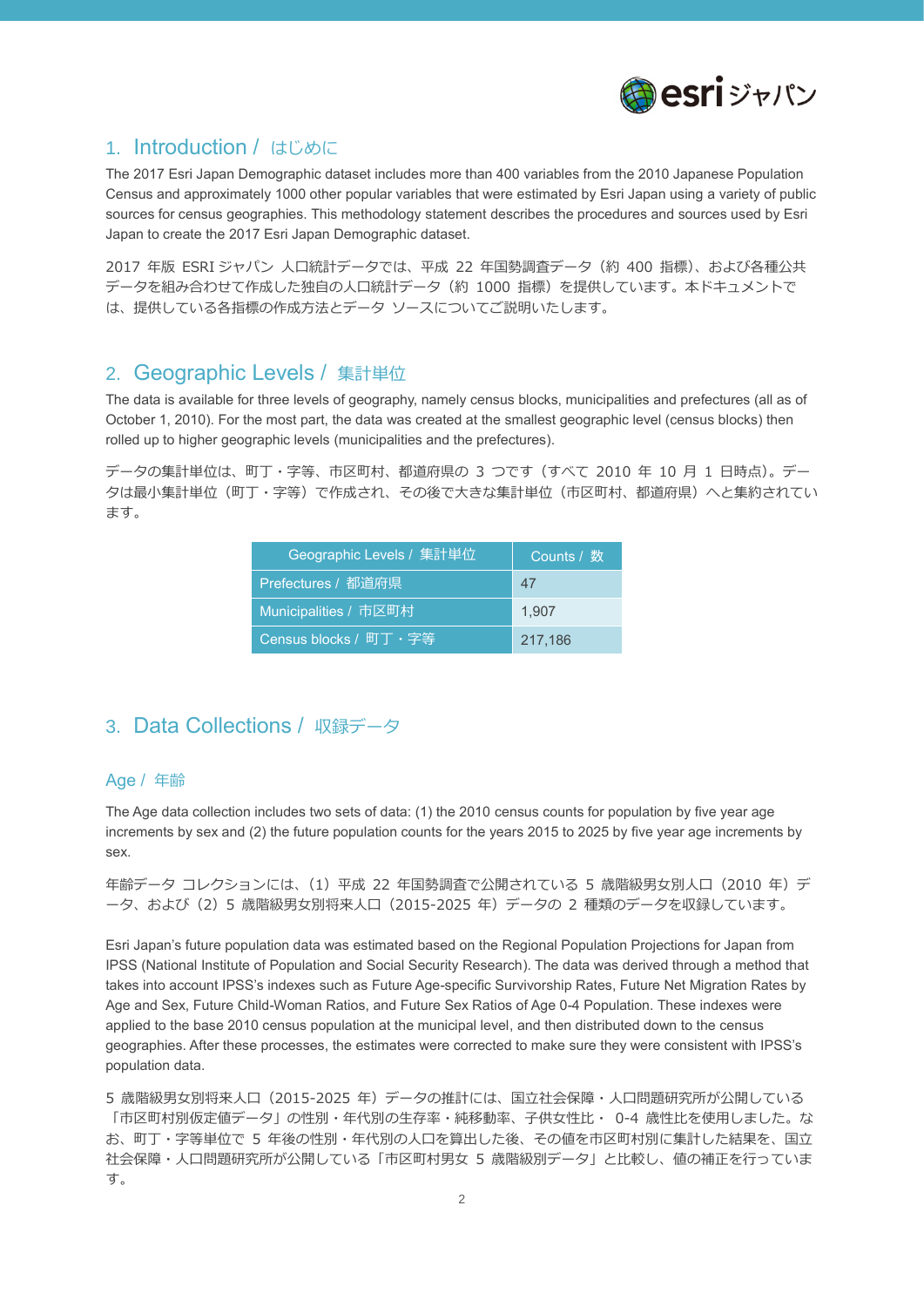

#### <span id="page-3-0"></span>Education / 教育

The Education data collection includes the population counts by educational attainment and by school enrollment from the 2010 census.

教育データ コレクションには、「国勢調査」で公開されている、最終卒業学校の種類別人口(15 歳以上)、在学 者数人口、未就学者数人口を収録しています。

#### <span id="page-3-1"></span>Households / 世帯

The Households data collection includes the 2010 census counts for total households, total household members and average household members. It also includes other variables such as households by size, by household type and by primary household maintainer's workforce status.

世帯データ コレクションには、「国勢調査」で公開されている、世帯総数、世帯人員総数、1 世帯あたり人員数 を収録しています。また、世帯人員数別世帯数、家族構成別世帯数、経済構成別世帯数なども収録しています。

#### <span id="page-3-2"></span>Housing / 住宅

The Housing data collection includes the 2010 census counts for households by floor space of dwelling and by tenure of residents and other related variables.

住宅データ コレクションには、「国勢調査」で公開されている、住宅の延べ面積別や住宅の保有種類別の世帯数な どを収録しています。

#### <span id="page-3-3"></span>Income / 年収

The Income data collection includes two sets of data: income and savings.

年収データコレクションには、年収データと貯蓄データの 2 つを収録しています。

• **Income**: Esri Japan's income data is an estimate of household counts by income group. It was developed based on a combination of two primary attributes, income and housing ownership. The income-to-housingownership ratios were derived from MIC's 2015 Family Income and Expenditure Survey and then applied to distribute the 2010 census households to each income group. After these processes, the estimates were corrected to make sure they were consistent with the census-based household counts of the Esri Japan Demographic dataset.

**年収:** 年収階級別世帯数の推計データです。年収と住宅所有形態を軸に作成されています。「住宅・⼟地 統計調査」のデータから年収階級別・住宅の所有形態別世帯数構成比を算出し、「国勢調査」に収録され ている住宅の所有形態世帯数にこの構成比を乗算しました。なお、推計後の世帯数と「国勢調査」の世帯 数と一致するよう、値の補正を行っています。

• **Savings**: Esri Japan's savings data is an estimate of household counts by savings group. It was calculated by applying the savings-to-income ratios derived from MIC's 2013 Housing and Land Survey to the aforementioned estimated income data. After these processes, the estimates were corrected to make sure they were consistent with the census-based household counts of the Esri Japan Demographic dataset.

**貯蓄**: 貯蓄階級別世帯数の推計データです。年収と住宅所有形態を軸に作成されています。「家計調査 貯 蓄・負債編」のデータから年収階級別・貯蓄階級別世帯数構成比を算出し、前述の年収データにこの構成 比を乗算しました。なお、推計後の世帯数と「国勢調査」の世帯数と一致するよう、値の補正を行ってい ます。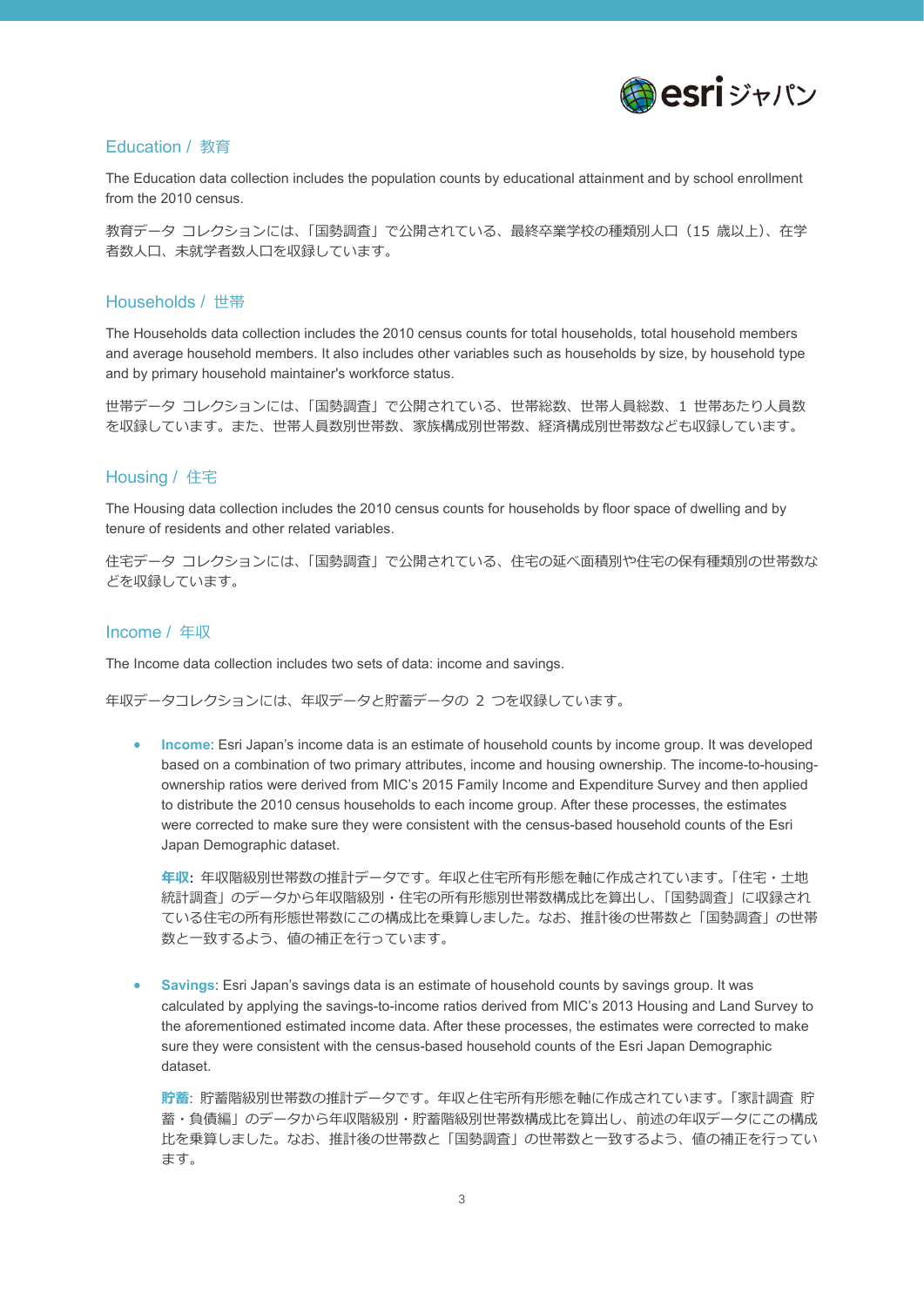

#### <span id="page-4-0"></span>Jobs / 就業

The Jobs data collection includes the population counts by industry of employment, by occupation and by labor force status from the 2010 census.

就業データ コレクションには、「国勢調査」で公開されている、産業別就業者数(15 歳以上)、職業別就業者数 (15 歳以上)、労働力状態別人口(15 歳以上)を収録しています。

#### <span id="page-4-1"></span>Marital Status / 婚姻関係

The Marital Status data collection includes the population counts by marital status from the 2010 census.

婚姻関係データ コレクションには、「国勢調査」で公開されている、配偶関係別人口 (15 歳以上) を収録してい ます。

#### <span id="page-4-2"></span>Population / 人口

The Population data collection includes the 2010 census counts for total population and total non-Japanese population. It also includes the 2010 census population counts by duration of residence and by place of usual residence.

人口データ コレクションには、「国勢調査」で公開されている、人口総数、外国人人口総数を収録しています。ま た、居住期間別や 5 年前の居住地別の世帯数なども収録しています。

#### <span id="page-4-3"></span>Spending / 消費

The Spending data collection includes annual total expenditures (the aggregate amount spent by all households in an area) for over 600 products and services from foods and clothing to household furnishings and recreational activities.

消費データ コレクションには、食品から衣料品、家具装飾品、娯楽費用まで、約 600 以上の品目の年間総消費 額(地域に属する全世帯の消費額の合計)を収録しています。

Esri Japan's spending data is an estimate based on the total sample of the 2015 Family Income and Expenditure Survey from MIC. The data was derived through a method that takes into account the individual income index as a measurement of the ability of an individual to make purchases. The individual income index is generated for each municipality from the taxable income volume and taxpayer counts from MIC's *Tokei De Miru Shiku Choson No Sugata 2015*.

消費データは、「家計調査 家計収支編」から作成した推計消費額データです。「統計でみる市区町村のすがた」で 公開されている「課税対象所得」と「納税義務者数(所得割)」を用いて、市区町村別の個人所得係数を作成し、 この係数を各市区町村の購買力指数として使用しました。